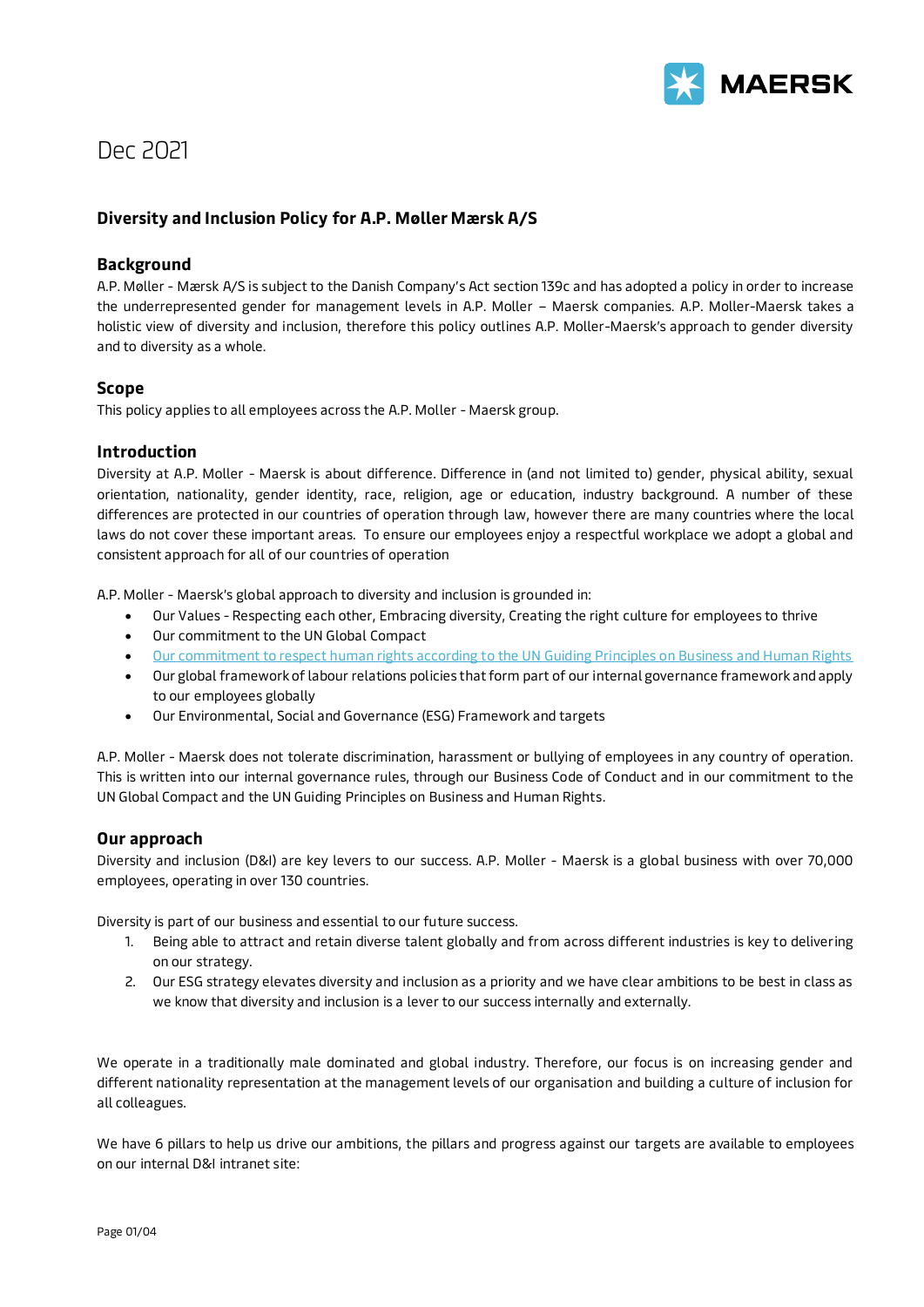

- 1. **Engaging our employees in D&**I providing opportunities through employee networks and communications to enable our colleagues to shape and drive the D&I agenda.
- 2. **Capability Building** ensuring our colleagues have the knowledge and know-how to drive D&I at Maersk
- 3. **Leader led agenda** clear expectations that our leaders are key to driving change. Leaders who understand that accountability sits with them.
- 4. **Equity in our People Practices** continuously improving on processes to ensure equity
- 5. **Targeted Programs** Targeted programs developed to support the attraction of, investment in and enablement of under-represented diverse groups
- 6. **Targets**  clear and measurable targets to measure progress and hold us accountable.

## **What are we doing?**

## **Engaging our employees in D&I**

Our global employee networks focus on D&I, regularly connecting with the networks the D&I Team ensure alignment to our global ambition and offer support and advice where needed.

For women we have our Technology RISE network and we support employees in initiating networks where they see a need. An annual global D&I week is held engaging employees and leaders in key areas of D&I such as "Respect", "Understanding Bias" etc. This provides colleagues with an opportunity to connect on D&I and for A.P. Moller Maersk to share progress and future ambitions.

## **Capability Building**

At a basic level we ensure our employees understand the company's stand on discrimination, bullying and harassment. Mandatory training on our internal governance rules covers our Business Code of Conduct, and a "Help and Support" guide is available for our employees on what to do if they witness or experience any kind of discrimination or harassment, this includes an independent "Whistleblower" system that employees can use anonymously and an Ombuds office that reports directly into our CEO..

In addition, we have:

- On-line "Beating Bias" program. This important tool helps increase understanding bias in our decisions.
- Working across cultures portal to help our colleagues understand and leverage cultural differences
- On-line tools and resources covering topics from "Introduction to D&I" to "Understanding gender diversity"
- Webinars on Allyship, Respect, Mental Health, Psychological Safety, Flexible working, LGBTQ inclusion and more available on our D&I intranet site.
- Workshops are held with leaders and groups on demand to dive into specific areas of D&I, particularly focusing on what people leaders can do to build a more inclusive environment.

Over the next 2 years we will booster our capability offering, particularly targeting people managers and senior leaders in driving real and sustainable change in our D&I agenda.

## **Leader led agenda**

D&I is built into our leadership competencies, we expect that our leaders to have a high level of competency in "Valuing Diversity" and with empathy. We build this into our leadership approaches in talent management and performance management. Building upon this foundation we expect our leaders to be accountable for driving the action and behaviour required to reach our global D&I ambitions in their respective business areas.

In 2021 we introduced a global Inclusion Survey to help us to measure inclusion. The survey has provided us with a benchmark and with useful insights shared with leaders to help them understand specific diversity and inclusion opportunities in their areas. We plan to run this survey annually and will be supporting leaders in owning and driving actions in 2022 and onwards.

## **Equity in our People Practices**